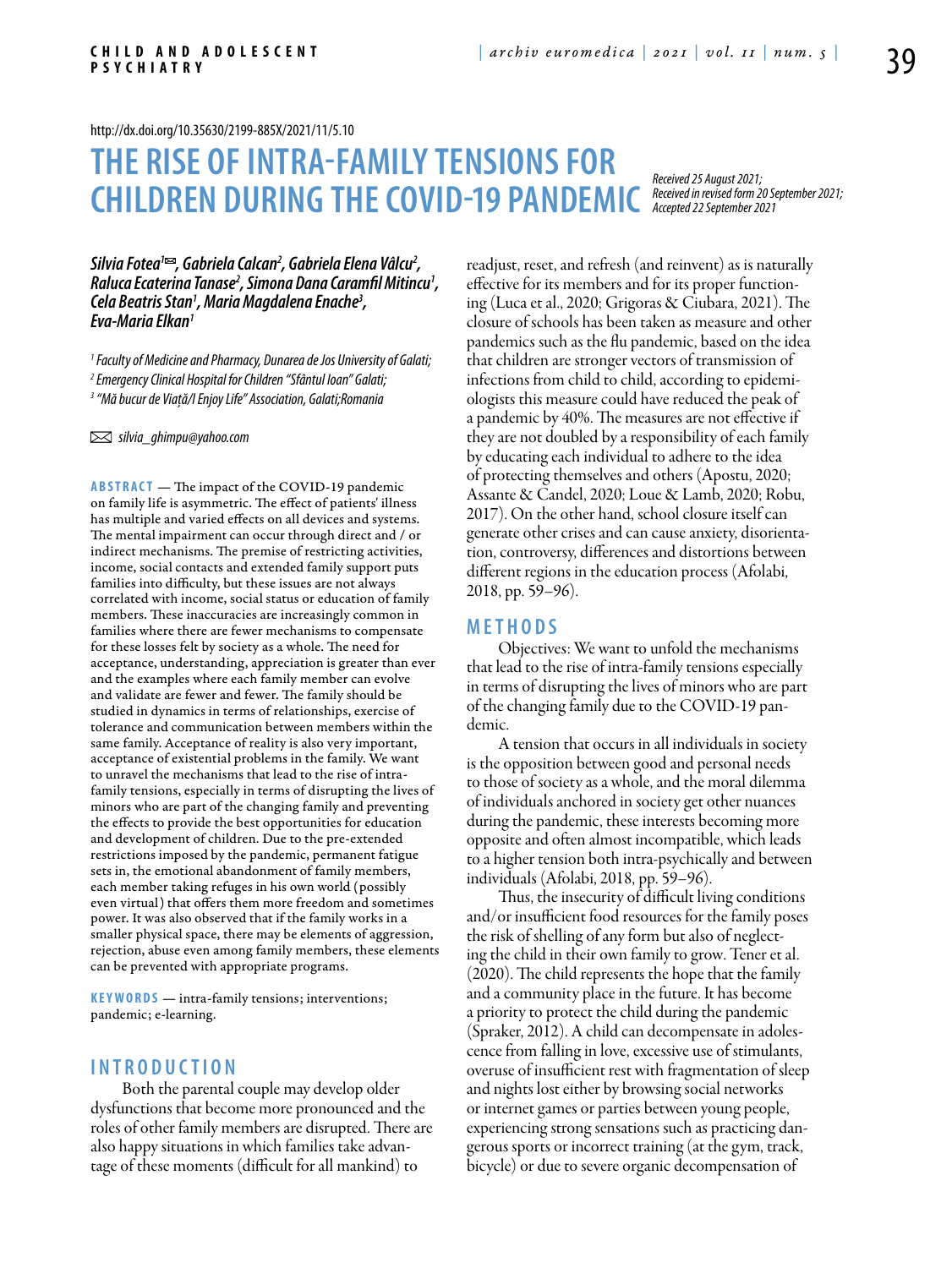severe diseases (tumors, leukemia, lymphoma that due to specific footprints age may be omitted) (Marchini, et al., 2020). An additional stressor can affect the child already vulnerable by the aforementioned factors. WHO proposes a family intervention that includes attitudes that need to be educated to cope with the pandemic, but also the courage to express fear of their own children, and the courage of the adolescent to express his fears, fears related to COVID-19) (Silva et al., 2020).Table I summarizes the causes and intervention in family tensions.

## **RES U LTS**

A reinforcement plan for children has been drafted.

- 1. Development of new artistic values, volunteering, capitalization of internal or family resources.
- 2. Development of methods specific to online education for children with special educational needs.
- 3. Anchoring children online to interact with the school and teachers.
- 4. Outdoor housekeeping activities for parents with children on the perimeter of their home.

| Causes                                                                                                                              | <b>Family functioning</b>                                                                                                                                                                                                                                                                                                                                                                                                                                                                                                                                                  | <b>Interventions</b>                                                                                                                                                                                                                                                                                                                                                                                                                                                         |
|-------------------------------------------------------------------------------------------------------------------------------------|----------------------------------------------------------------------------------------------------------------------------------------------------------------------------------------------------------------------------------------------------------------------------------------------------------------------------------------------------------------------------------------------------------------------------------------------------------------------------------------------------------------------------------------------------------------------------|------------------------------------------------------------------------------------------------------------------------------------------------------------------------------------------------------------------------------------------------------------------------------------------------------------------------------------------------------------------------------------------------------------------------------------------------------------------------------|
| Death of a family member                                                                                                            | Reorganization of the family after death<br>Hard-to-consume mourning                                                                                                                                                                                                                                                                                                                                                                                                                                                                                                       | Family support by the extended family                                                                                                                                                                                                                                                                                                                                                                                                                                        |
| A parent with a mental /<br>somatic illness<br>Pre-existing personality<br>disorders of family members<br>interacting in a pandemic | Costly treatment of a family member, exhaustion of<br>other family members                                                                                                                                                                                                                                                                                                                                                                                                                                                                                                 | Resumption of the family social survey, support through<br>NGOs but also through outpatient services provided by<br>the state<br>Health education programs<br>Telephone lines for crisis interventions to compensate a<br>family member                                                                                                                                                                                                                                      |
| Loss of a family member's job                                                                                                       | Reorganization of the work schedule of a family member<br><b>Financial losses</b><br><b>Distrust</b><br><b>Demotivating family members</b>                                                                                                                                                                                                                                                                                                                                                                                                                                 | <b>Work Scholarship</b><br>Online support programs<br>Education for individual readjustment and mutual sup-<br>port in the family                                                                                                                                                                                                                                                                                                                                            |
| Couple                                                                                                                              | Couple discussions<br>Unadjusted now couple<br>Anxiety about the future<br><b>Competition between spouses</b><br>The subconscious desire for revenge on a family member<br>for the child's fault to be born<br>Neglect<br>Poor communication between family members                                                                                                                                                                                                                                                                                                        | Coping strategies<br>Couple therapy<br>Psychiatric consultations as needed<br>Collaboration with the police and social assistance in<br>case of domestic violence                                                                                                                                                                                                                                                                                                            |
| The social dimension of the<br>family                                                                                               | Inadequate living space<br>Substance use of a family member<br><b>Isolation</b><br>Feeling useless<br>Little relatives<br>Leaving by friends<br>Renegotiating power relations in the family<br>Achieving new poles of power both at work and within<br>the family<br>Elderly people who feel excluded from social life<br>Using vices in the same family<br>Changing routines and behavioral repertoire in family<br>members<br>Differences in the perception of reality by members of<br>the same family<br>Reduction of adolescents' contacts with those of their<br>age | Social housing programs<br>Limiting consumption or stopping it for the affected<br>family member (alcoholics anonymously group thera-<br>pies)<br>Identifying as an employer the vulnerable risk groups<br>during the pandemic and making the work schedule<br>more flexible for the affected members where possible<br>or supporting transportation to the workplace, long<br>distance work (long distance to work, large family<br>problems from which the employee comes) |
| Unforeseen life events                                                                                                              | Stressful events related to life Anger repressed or mani-<br>fested between siblings or a family member. Unforeseen<br>life events (fire, accident, conflict, etc.)                                                                                                                                                                                                                                                                                                                                                                                                        |                                                                                                                                                                                                                                                                                                                                                                                                                                                                              |
| Resilience deficit                                                                                                                  | The need for approval and understanding<br>Renegotiation of family roles<br>Family members let it go                                                                                                                                                                                                                                                                                                                                                                                                                                                                       | Acceptance<br>Confidence in the future<br>Generating new values<br>The multilevel model of education in schools                                                                                                                                                                                                                                                                                                                                                              |

*Table 1. Causes and intervention in family tensions*

*According to (Calvano et al., 2021; Carlucci et al., 2020; Guessoum et al., 2020; Smirni et al., 2020)*